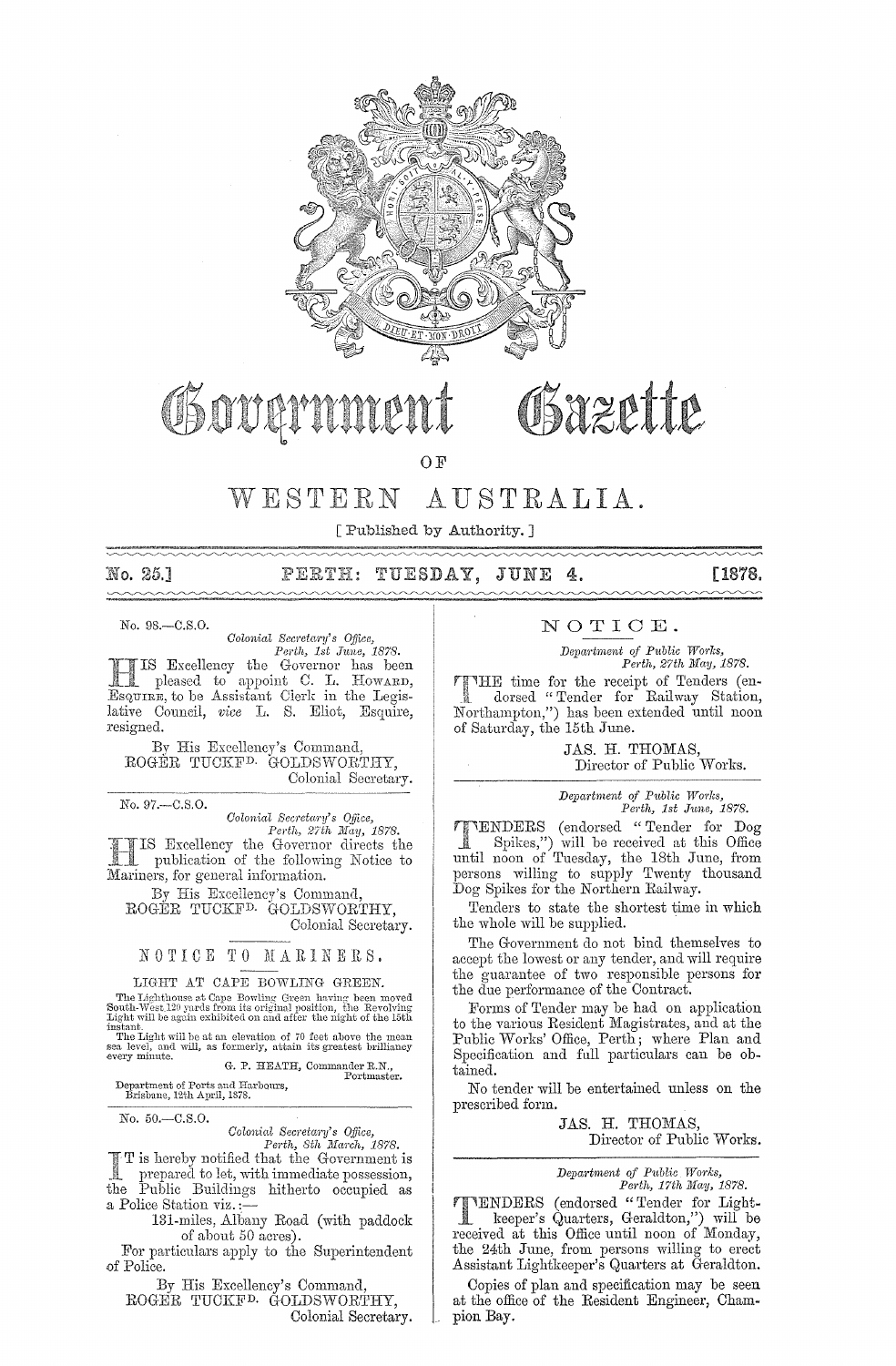Tenders to state the shortest time in which the building will be erected.

The Government do not bind themselves to accept the lowest or any tender, and will require the guarantee of two responsible persons for the due performance of the Contract.

Forms of Tender may be had on application to the various Resident Magistrates, and at the Public Works' Office, Perth, where Plans, Specifications, Conditions, and full particulars can be obtained.

No tender will be entertained unless on the prescribed form.

### JAS. H. THOMAS, Director of Public Works.

### $Crown$  Lands' Office, *Perth, 2nd May, 1878.*

New Suburban Lots in the Pinjarra.

I is hereby notified, for general information, that 10 additional Suburban Lots of land, each containing about  $5\frac{1}{3}$  acres, have been laid out in the townsite of Pinjarra, and are now open for purchase under the existing Land Regulations.

The new lots are numbered 80 to 89, inclusive.

:MALCOLM FRASER, Commissioner of Crown Lands.

WESTERN AUSTRALIA.

### Meteorological Observations for the month ending: 30th April, 1878.

WIND Registered by Mr. Forsyth, Harbor Master, at Arthur's Head, Fremantle; altitude above the sea 55 feet, in Latitude 32° 02' 14" S., Longitude 115° 45' 12" E.

The other instruments registered are placed in the grounds adjoining the Survey Office, Perth; altitude above the sea 47 feet, in Latitude 31° 57'  $25''$  S., Longitude 115° 52' 02" E. MALCOLM FRASER,

Surveyor General.

| Week<br>ending.          | BAROMETER:<br>Mean Reading<br>corrected, and re-<br>duced to sea level.<br>and 32 deg. Fah. | THERMOMETERS IN SHADE. |               |               | RADIATION<br>THERMO-<br>METERS. |            |                   |                          | WIND.                              |                       |                               | ${\rm Mean}_{\rm in}$     | EVAPOR-       |                        |
|--------------------------|---------------------------------------------------------------------------------------------|------------------------|---------------|---------------|---------------------------------|------------|-------------------|--------------------------|------------------------------------|-----------------------|-------------------------------|---------------------------|---------------|------------------------|
|                          |                                                                                             | Dry.                   |               | Wet.          |                                 |            |                   | RAIN:<br>$A$ mount<br>in | Horizontal                         |                       | OF<br>HUMIDITY.<br>Saturation | CLOUD:<br>Mean<br>amount. | $\frac{1}{2}$ | ATION:<br>Amount<br>in |
|                          |                                                                                             | Maxi-<br>mum.          | Mini-<br>mum. | Maxi-<br>mum. | Mini-<br>mum.                   | Solar.     | Terres-<br>trial. | inches.                  | velocity in<br>miles, per<br>hour. | General<br>direction. | $= 100$ : mean<br>amount.     |                           | N<br>ó        | inches.                |
| 7th                      | 30.064                                                                                      | 83.5                   | 62.3          | 75.7          | 58.6                            | 136.1      | 58.2              | 0.16                     | 8.37                               | S.W.                  | 70                            | ŀ٦                        | $\mathbf{2}$  | 0.95                   |
| 14th                     | 30.074                                                                                      | 80.0                   | $55 - 7$      | 74.0          | 52.6                            | 131.3      | 51.8              | 0:11                     | 10.60                              | S.W.                  | 73                            | 3                         | 3             | 0.89                   |
| 21st                     | 29.981                                                                                      | 78.2                   | 576           | 71.8          | 53.7                            | 125.9      | 52.2              | 1.44                     | 12.53                              | N.W.                  | 73                            | в                         | 17            | 1.03                   |
| 28 <sub>th</sub><br>29th | 30:006                                                                                      | 72.3                   | 59.3          | 64.2          |                                 | 54.3.121.6 | 51.3              | 0.76                     | 16.26                              | S.W.                  | 64                            | 8                         | דו            | 0.69                   |
| to<br>30th               | 30.158                                                                                      | 69.8                   | 474           | 66.6          | 45.1                            | 122.0      | 42.0              | 0.31                     | 9.56                               | S.W.                  | 76                            | 3                         | 4             | 0:10                   |

Total Rainfall for the month=2'50l inches.

 $\begin{tabular}{lcccccc} Highest reading of Barometer & 30:170 & on & 30th \\ \hline I_{\alpha\text{weak}} & do. & 29:759 & on & 19th \\ \end{tabular}$ Thermometers in shade.  $\left\{\n \begin{array}{ll}\n \text{Maximum Dry} & 95.6 \text{ on } 2 \text{nd} \\
 41.3 \text{ on } 29 \text{th}\n \end{array}\n \right\}$ The Observations are taken at Perth at 10 a.m., (excepting Barometer, which is registered at 12 a.m.,)

and at Fremantle, at 6 a.m., and 6 p.m.

M. A. C. FRAsER, Observer.

## LAND SALES.

*Crown Lands' Office, Perth, 4th June, 1878.* 

**THE** undermentioned Allotments of Land will be offered for Sale, at Public Auction, on the dates and at the places specified in the Schedule below, at one o'clock, p.m.

| SCHEDULE. |  |
|-----------|--|
|-----------|--|

| Date of Sale. | Place of Sale.                  | Description of Lot.                      | Number of Lot.  | Quantity.            | Unset Price.         |  |
|---------------|---------------------------------|------------------------------------------|-----------------|----------------------|----------------------|--|
|               |                                 |                                          |                 | г.<br>р.<br>a.       |                      |  |
| 1878.         |                                 |                                          |                 |                      |                      |  |
| 5th June      | Perth<br>$\ddotsc$<br>$\ddotsc$ | Gingin<br>Town<br>$\ddotsc$<br>$\ddotsc$ | 53<br>$\cdots$  | $^{2}$<br>8          |                      |  |
| Do.           | Do.                             | Do.<br>Do.                               | 54<br>$\cdots$  | 2 20<br>2            | $\pounds9$ per lot.  |  |
| Do.           | York<br>$\ddotsc$               | ${\rm York}$<br>Sub.                     | 121<br>$\cdots$ | 10<br>$\theta$<br>0  | $\pounds2$ per acre. |  |
| 6th June      | Northam<br>$\cdots$             | Northam<br>Do.<br>$\ddotsc$              | 90<br>.         | 5<br>0 38            | $\pounds1$ 10s. do.  |  |
| Do.           | Do.                             | Do.<br>Do.                               | 91<br>$\cdots$  | 5<br>-38<br>$\theta$ | Do.                  |  |
| 3rd July      | Perth<br>$\cdots$               | Fremantle<br>Town                        | 720<br>.        | 2 16<br>0            | $\pounds12$          |  |
| Do.           | Newcastle                       | Newcastle<br>Do.                         | 61<br>$\cdots$  | 28<br>$\theta$<br>1  | £710s.               |  |
| Do.           | ${\rm York}$                    | ${\rm York}$<br>Sub.<br>$\cdots$         | 56<br>$\cdots$  | 8<br>0<br>6          | $\pounds2$ per acre. |  |
| 4th July      | Geraldton<br>$\cdots$           | Geraldton<br>Town<br>$\ddotsc$           | 388<br>$\cdots$ | 3<br>24<br>$\theta$  | £15 per lot.         |  |
| Do.           | Do.<br>$\ddotsc$                | Do.<br>Do.<br>$\cdots$<br>$\cdots$       | 389<br>$\cdots$ | 3<br>24<br>0         |                      |  |
| Do.           | Do.<br>$\cdots$<br>$\cdots$     | Northampton<br>Do.<br>$\cdots$           | 51<br>$\cdots$  |                      | $\pounds12$          |  |
|               |                                 |                                          |                 |                      |                      |  |

MALCOLM FRASER, Commissioner of Crown Lands.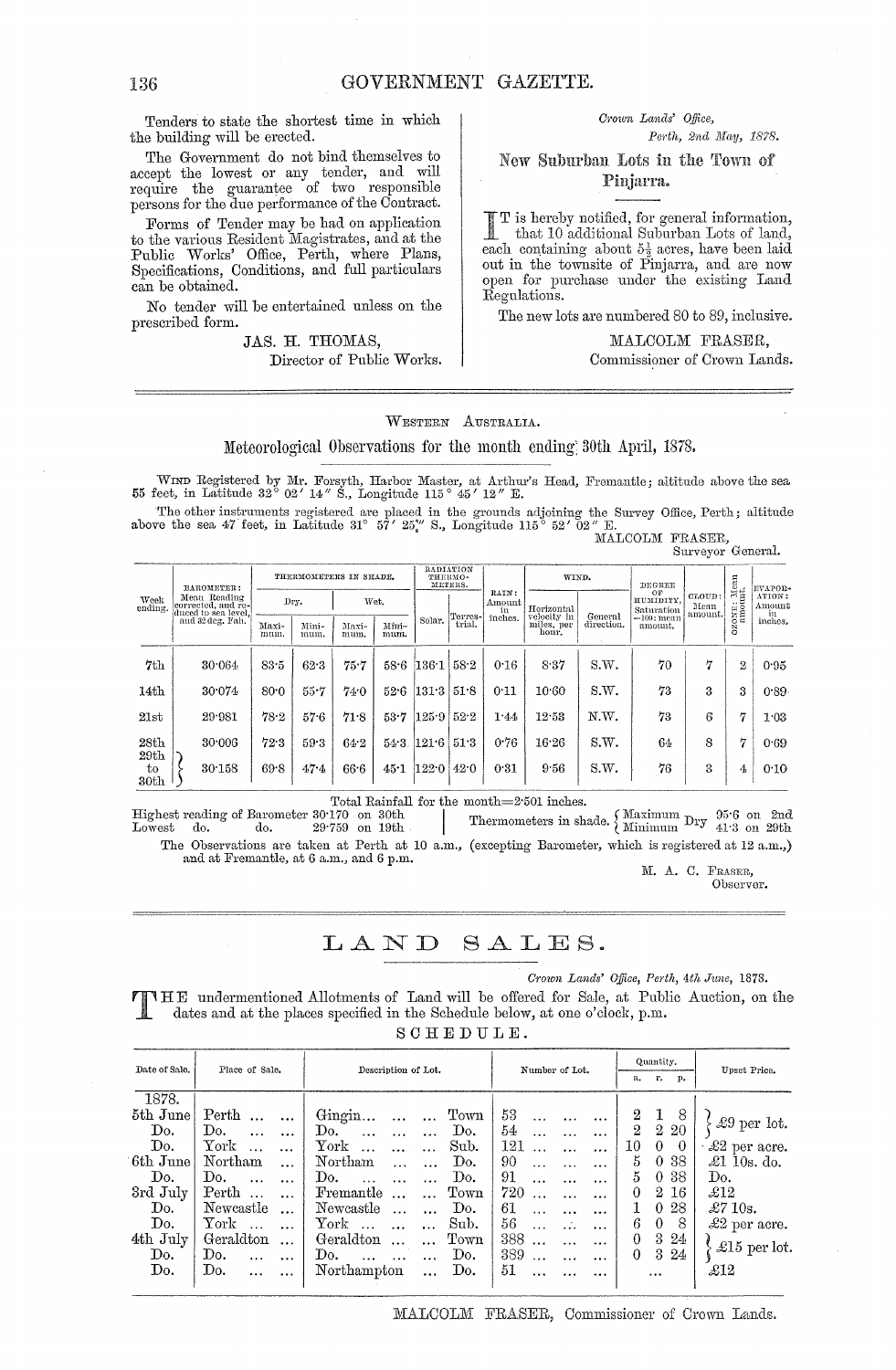Price per<br>Chart.

### NOTICE.

THE following Admiralty Charts, including<br>those containing the latest surveys by<br>Captain W. E. Archdeacon, R.N., are now procurable at the Survey Office, Perth, and the Office of the Harbor Master, Fremantle, at the undermentioned prices :-

|                                                                 | s.             |
|-----------------------------------------------------------------|----------------|
| Champion Bay, No. 1725                                          | 3              |
| Champion Bay to Cape Naturaliste (including                     |                |
| Swan River), No. 1033                                           | 5              |
| Gage's Roads and Cockburn Sound, No. 1058                       | 5              |
| (Nos. 1033, 1058, and 1725, are from Captain                    |                |
| Archdeacon's recent surveys).                                   |                |
| King George's Sound and Princess Royal Harbor,                  |                |
| No. 2619                                                        | 5              |
| Ferra Australis, No. 1059                                       | 5              |
| Gage's Roads, Swan River, and Rottnest Island,                  |                |
|                                                                 | 5              |
| No. 1700                                                        | 5              |
| C Catastrophe to Nuyts Archipelago, No. 1061                    |                |
| North Coast of Australia, No. 1044 <sup>.</sup>                 | 5              |
| Torres Straits, No. 2375                                        | 5              |
| Australia, North and East Coast, No. 2354                       | 5              |
| Torres Strait, North and East entrances with the                |                |
| outlying reefs, No. 2422                                        | 5              |
| Admiralty Gulf and Vansittart Bay, on the North-                |                |
| West Coast, No. 1050                                            | 1              |
| The Buccaneer Archipelago, on the North-West                    |                |
| Coast, No. 1052                                                 | 2              |
| Entrance to Port Gregory, compiled in Survey                    |                |
| Office, Perth (not to be fully depended on)                     | 3              |
| Terra Australis, No. 1060                                       | 5              |
| North-West Coast of Australia, No. 1048<br>$\ddot{\phantom{a}}$ | 5              |
| North-West Coast of Australia, No. 1047                         | 5              |
| The Houtman Rocks, No. 1723<br>$\ddot{\phantom{0}}$             | 3              |
| Camden Bay to Vansittart Bay, No. 1051<br>$\ddot{\phantom{0}}$  | $\overline{2}$ |
| Part of the North-West and West-Coast of Aus-                   |                |
| tralia, No. 1055                                                | 5              |
| West Coast of Australia, No. 1056<br>. .                        | 5              |
| Sharks Bay, No. 518<br>. .                                      | 5              |
| Exmouth Gulf, No. 1054<br>. .                                   | 1              |
| Plan of Cambridge Gulf, No. 1049<br>$\ddot{\phantom{0}}$        | 1              |
| South Coast of Australia—Great Australian                       |                |
| Bight to Cape Jervois, &c., No. 1061                            | 5              |
|                                                                 |                |
|                                                                 |                |

MALCOLM FRASER,

Surveyor General.

### Resident's Office,

#### Albany, 16th May, 1878.

TTHE undermentioned men have engaged<br>with Messrs. Jno. U. Green and William C. Cooper, to form a Whaling Party, on the East Coast.

W. Barrett, headsman; R. Hollywood, Jack Hanson, boatsteerers; Thos. Almond, cook; A. Calghan, H. Linthorne, G. Davidson, G. Eaton, J. Elson, J. Lemon, R. Donnovan, W. England, Mullipert, pulling hands.

> G. E. C. HARE, Government Resident.

### Comptroller's Office, Fremantle, 1st June, 1878.

CERTIFICATE of Freedom has been issued to the undermentioned convict, whose sentence has expired:-

### Reg. No. 8742 George Wooldridge

Late Reg. No. 7180, William Laidler, who<br>received a Conditional Pardon on the 14th<br>January, 1864, is requested to forward his address to this Office,  $14.290$ 

> JOHN F. STONE, Superintendent.

### MAIL NOTICE.

General Post Office,<br>Perth, 21st May, 1878.

AILS for transmission OVERLAND TO Number of the Australian Colonies, New Zealand, Tasmania, and America; and by COASTING MAIL STEAMER for Europe, India, Cape of Good Hope, &c., will close as under :-

- For the Australian Colonies, New Zealand, Tasmania, and America, on Friday, June 7th, at 11 a.m.
- For Europe, India, Cape of Good Hope, &c. :-At the GENERAL POST OFFICE, PERTH, on Friday, June 14th, at 11 a.m.
	- At Fremantle, on Friday, June 14th, at 2 p.m.

At the General Post Office, Perth:-

Money Orders for transmission by the above conveyances will be issued on the Australian<br>Colonies, New Zealand, and Tasmania, up to<br>11 a.m., on Thursday, June 6th, and on the<br>United Kingdom, up to 11 a.m. on Thursday, June 13th.

Letters for Registration must be posted one hour before the closing of the Mails.

Late Letters, on payment of a fee of 6d., may be posted one hour after the closing of the Mails.

Newspapers must be posted one hour before the closing of the Mails, otherwise they will not be forwarded until the next Mail.

MAILS for Albany, Bannister, Williams<br>River, Arthur River, Kojonup, and the<br>Albany Road, will be made up at this Office on Friday, June 7th, at 11 a.m.

A. HELMICH, Postmaster-General, and General Superintendent of Telegraphs.

### DEPARTMENT OF LAND TITLES.

### Transfer of Land Act, 1874.

**TIAKE NOTICE** that Thomas Davey of Halfway<br>House Perth and Fremantle Road Innkeeper as<br>being entitled to an estate in fee simple in possession in<br>the lands hereinafter mentioned has made application the lands necessare mentioned has made application<br>to bring the same under the operation of the above-<br>named Act viz. Swan Location No. 349 containing 20<br>acres. Avon Location No. 34 containing 7 acres. The<br>Western portion

AND FURTHER TAKE NOTICE that all persons claim-The barrel of the any estate or interest in the lands<br>aforesaid ARB HEREBY REQUIRED to lodge with the<br>Registrar of Titles on or before the first day of<br>July next a *caveat* forbidding the same from being<br>brought under the

J. C. H. JAMES

Commissioner of Land Titles. Perth, 24th May, 1878.

Transfer of Land Act, 1874.

TAKE NOTICE that John Septimus Ree and<br>William Knight both of Perth Esquires have<br>made application to bring under the operation of the<br>above-named Act all that parcel of land known and described in the maps and books of the Survey Office<br>as "Perth Town Lot L 10."

AND FURTHER TAKE NOTICE that all persons claiming TO have any right title or interest in the aforesaid<br>land ARE HEREBY REQUIRED to lodge with the<br>Registrar of Titles on or before the first day of July<br>next a *caveat* forbidding the same from being brought under the operation of the said Act.

J. C. H. JAMES, Commissioner of Land Titles.

Perth, 20th May, 1878.